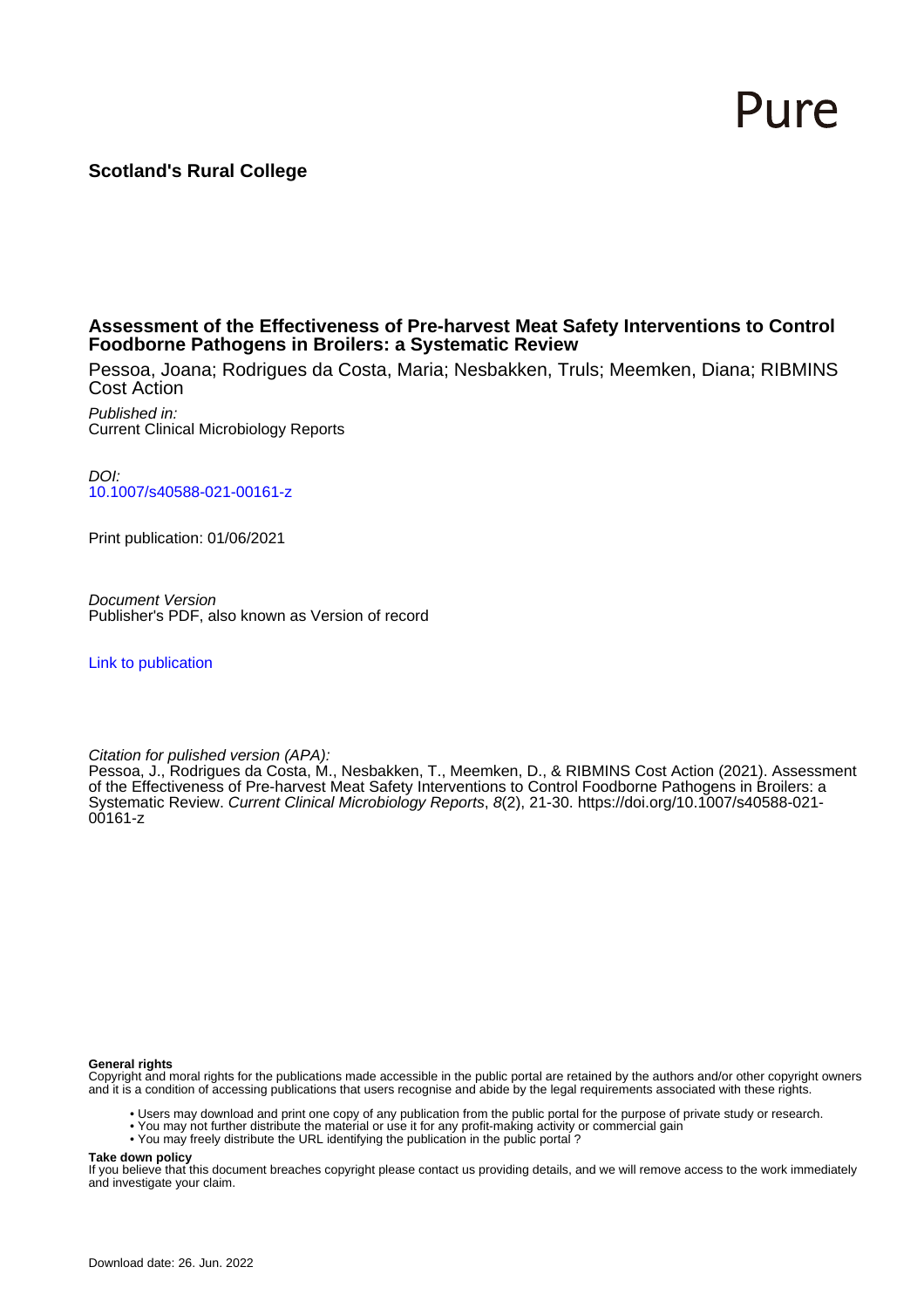BACTERIOLOGY (N BOREL, SECTION EDITOR)



# Assessment of the Effectiveness of Pre-harvest Meat Safety Interventions to Control Foodborne Pathogens in Broilers: a Systematic Review

Joana Pessoa<sup>1,2</sup> • Maria Rodrigues da Costa<sup>3</sup> • Truls Nesbakken<sup>4</sup> • Diana Meemken<sup>5</sup>  $\bullet$  • on behalf of the RIBMINS Cost Action

Accepted: 29 January 2021  $\circledcirc$  The Author(s) 2021

#### Abstract

Purpose of Review Ensuring broilers' meat safety is a priority to policy makers, producers, and consumers. This systematic review aims to update the recent knowledge on pre-harvest interventions to control main foodborne pathogens in broilers and to assess their effectiveness.

Recent Findings A total of 815 studies were retrieved from PubMed® and Web of Science for 13 pathogens. In total, 51 studies regarding Campylobacter spp., Salmonella spp., VTEC, ESBL-AmpC Escherichia coli, and Clostridium perfringens were included in this review.

Summary Research mostly focused on Salmonella spp. and Campylobacter spp. Biosecurity and management interventions had mixed outcomes, while the effectiveness of feed additives, though intensively researched, remains controversial. Research on other pathogens (i.e. ESBL-AmpC E. coli/Salmonella, and Toxoplasma gondii) was scarce, with publications focusing on epidemiology and/or on source-attribution studies. This is also true regarding research on *Listeria monocytogenes*, *Bacillus* cereus, Clostridium botulinum, Clostridium perfringens, and Staphylococcus aureus as these are frequently controlled by post-harvest interventions. Overall, studies on recent developments of novel pathogen-specific immunisation strategies are lacking.

Keywords Campylobacter · Farm practices · Poultry · Salmonella · Zoonoses

# Introduction

Worldwide, poultry meat consumption is growing rapidly and has surpassed pork as the preferred animal protein source in

This article is part of the Topical Collection on Bacteriology

 $\boxtimes$  Diana Meemken [Diana.Meemken@fu-berlin.de](mailto:Diana.Meemken@fu-berlin.de)

> Joana Pessoa Joana.Pessoa@teagasc.ie; Joana.Cardosapessoa@ucdconnect.ie

Maria Rodrigues da Costa Maria.Costa@sruc.ac.uk

Truls Nesbakken Truls.Nesbakken@nmbu.no

<sup>1</sup> Pig Development Department, Teagasc, Animal and Grassland Research and Innovation Centre, Moorepark, Fermoy, Co, Cork, Ireland

2016 [\[1](#page-7-0)]. Among poultry meat products, broiler meat is the most consumed. Therefore, ensuring the safety of broiler meat and broiler meat products is a priority to policy makers, producers, and consumers.

- <sup>2</sup> Section of Herd Health and Animal Husbandry, University College Dublin, School of Veterinary Medicine, Dublin, Belfield, Dublin 4, Ireland
- <sup>3</sup> Epidemiology Research Unit, Department of Veterinary and Animal Science, Northern Faculty, Scotland's Rural College (SRUC), An Lòchran, 10 Inverness Campus, Inverness, Scotland IV2 5NA, UK
- <sup>4</sup> Faculty of Veterinary Medicine; Department of Production Animal Clinical Sciences, Norwegian University of Life Sciences, P.O. Box 5003, 1432 Ås, Norway
- <sup>5</sup> Institute of Food Safety and Food Hygiene, Working Group Meat Hygiene, Freie Universität Berlin, Königsweg 67, 14163 Berlin, Germany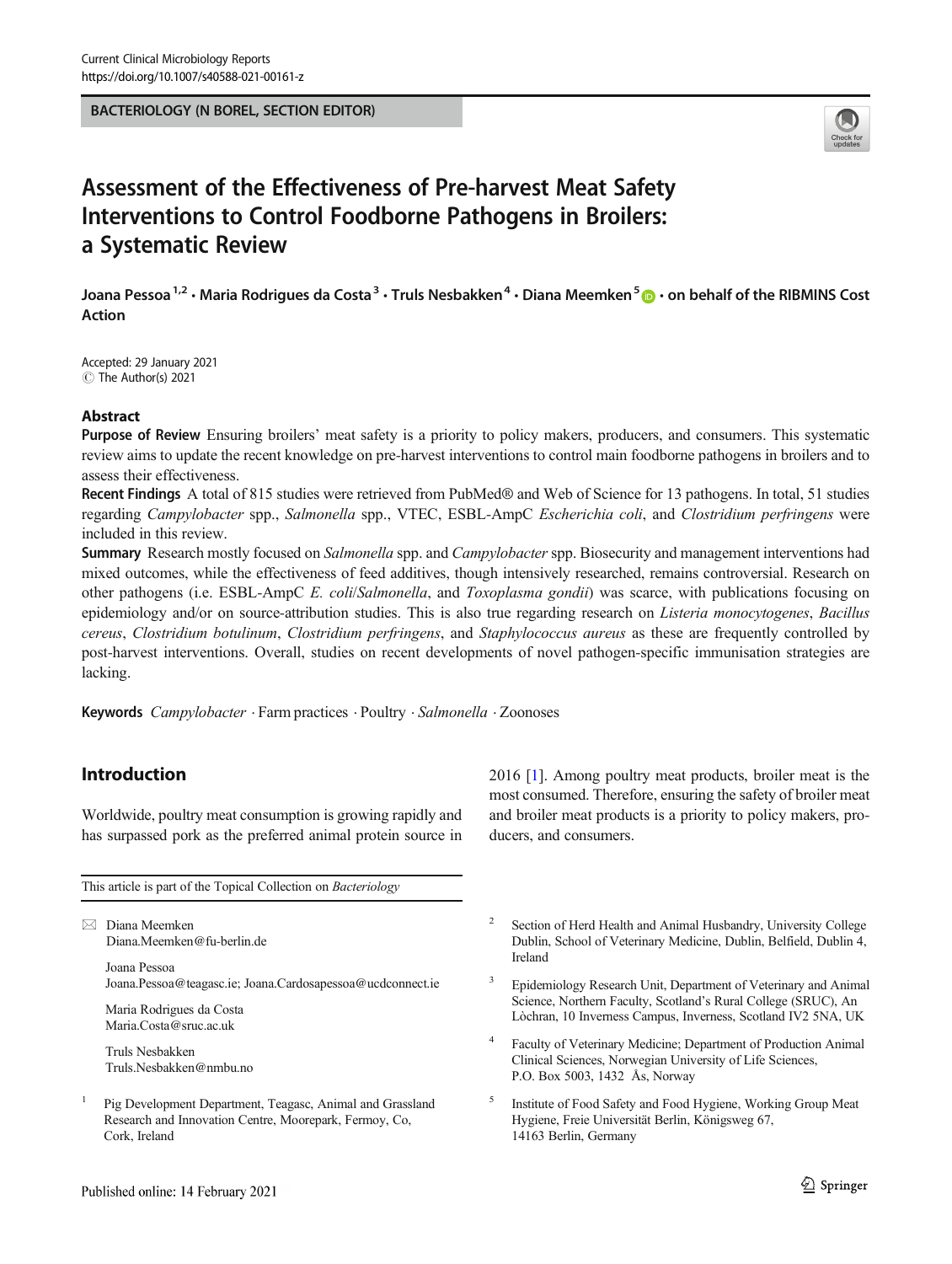<span id="page-2-0"></span>In 2012, the European Food Safety Authority (EFSA) issued a scientific opinion on the public health hazards to be covered by inspection of poultry. This document contained a list of 13 biological hazards (Table 1) that can be transmitted to humans through the handling, preparation, and/or con-sumption of broiler meat and meat products [[2\]](#page-8-0). Among these were Campylobacter spp. and Salmonella spp., which have been the two most frequently reported human gastrointestinal bacterial pathogens in Europe for the past decade [\[3](#page-8-0)]. Indeed, while several potential transmission routes for these two pathogens exist, broilers have been identified as the main reservoir for *Campylobacter* [[4](#page-8-0)], and are also an important food vehicle for Salmonella [\[5](#page-8-0)].

Although less commonly reported as causes of human foodborne illnesses, Bacillus cereus, Clostridium botulinum, Clostridium difficile, Clostridium perfringens, verotoxinproducing Escherichia coli (VTEC), Listeria monocytogenes, Staphylococcus aureus enterotoxins, Yersinia enterocolitica, and Toxoplasma gondii are also liable to cause infections, intoxications, or toxicoinfections through the consumption of contaminated broiler meat [[2](#page-8-0)]. Furthermore, extended spectrum β-lactamase (ESBL)/AmpC gene carrying E. coli were considered to be of medium to high relevance to public health, while ESBL/AmpC gene carrying Salmonella were considered to be of low to medium relevance [[2\]](#page-8-0).

As these 13 pathogens continue to pose a threat to public health, control options using a farm to fork approach are needed to minimise the risk and spread of foodborne diseases by consumption of broiler meat. Pre-harvest interventions take place on-farm and/or during transport of animals to slaughter

and aim to minimise the introduction, persistence, and transmission of foodborne pathogens into broiler flocks. Indeed, several studies have shown that reducing the prevalence and/ or the concentration of pathogens in primary broiler production would result in greater public health benefits than interventions at later stages in the food chain [[4](#page-8-0)–[6](#page-8-0)].

Pre-harvest interventions can be divided into two main categories that aim to (1) reduce the prevalence of flocks contaminated with a specific pathogen, and (2) reduce the concentration of a pathogen in broilers belonging to contaminated flocks.

In the first group, the main intervention strategies are related to external biosecurity measures, which prevent the introduction of a pathogen into a farm. Key interventions focus on breeding animals free from selected pathogens at the top of the breeding pyramid, the control of feed and water supplies, and implementing physical barriers that restrict access to broiler houses and the external environment around farms [[6,](#page-8-0) [7](#page-8-0)]. Internal biosecurity, where high hygiene is implemented through good cleaning and disinfection protocols, is also an important preventative measure [\[7](#page-8-0)].

In the second group, several interventions focus on increasing host resistance to reduce pathogen load in the caeca and on the use of antimicrobial alternatives to reduce or eliminate selected pathogens from colonised broilers. Research in this area has focused on studying and developing new control strategies such as the use of feed and water additives, the application of bacteriophages, vaccination, bacteriocins, and competitive exclusion [\[8](#page-8-0)–[12\]](#page-8-0).

| Pathogen               | Keyword searched                                                             | Records<br>identified | Records after<br>duplicate removal | Records retained<br>after abstract<br>screening | Records retained<br>after full text<br>screening |
|------------------------|------------------------------------------------------------------------------|-----------------------|------------------------------------|-------------------------------------------------|--------------------------------------------------|
| B. cereus              | bacillus cereus                                                              | 3                     | 3                                  | $\Omega$                                        | $\Omega$                                         |
| Campylobacter          | campylobacter* OR "campylobacter jejuni" OR<br>"campylobacter coli"          | 230                   | 208                                | 34                                              | 24                                               |
| C. botulinum           | clostridium botulinum OR botulism                                            | 3                     | 2                                  | $\Omega$                                        | $\Omega$                                         |
| C. difficile           | clostridium difficile OR c. difficile OR<br>clostridioides difficile         | $\Omega$              | $\Omega$                           | $\Omega$                                        | $\Omega$                                         |
| C. perfringens         | clostridium perfringens OR c. perfringens OR<br>clostridial diarrh*          | 23                    | 22                                 | 5                                               | 3                                                |
| ESBL-Amp C E. coli     | $(ESBL* OR AmpC) AND E. coli)$                                               | 57                    | 53                                 | 6                                               | 2                                                |
| ESBL-Amp C Salmonella  | ((ESBL* OR AmpC) AND salmonella)                                             | 9                     | 9                                  | $\Omega$                                        | $\Omega$                                         |
| Listeria monocytogenes | listeria monocytogenes OR listeriosis                                        | 14                    | 13                                 | $\Omega$                                        | $\Omega$                                         |
| <b>MRSA</b>            | methicillin resistant staphylococcus aureus<br>OR MRSA OR resistant s.aureus | 17                    | 17                                 | $\Omega$                                        | $\Omega$                                         |
| Salmonella spp.        | salmone*                                                                     | 301                   | 282                                | 33                                              | 20                                               |
| <b>VTEC</b>            | Escherichia coli OR toxicoinfectious E. coli<br>OR VTEC                      | 201                   | 191                                | 8                                               |                                                  |
| Y. enterocolitica      | Yersini*                                                                     | 6                     | 6                                  | $\Omega$                                        | $\Omega$                                         |
| T. gondii              | toxoplasma gondii OR toxoplasmosis                                           | 10                    | 9                                  | 0                                               | 0                                                |

Table 1 Keyword search and flow of information through the systematic review for 13 foodborne pathogens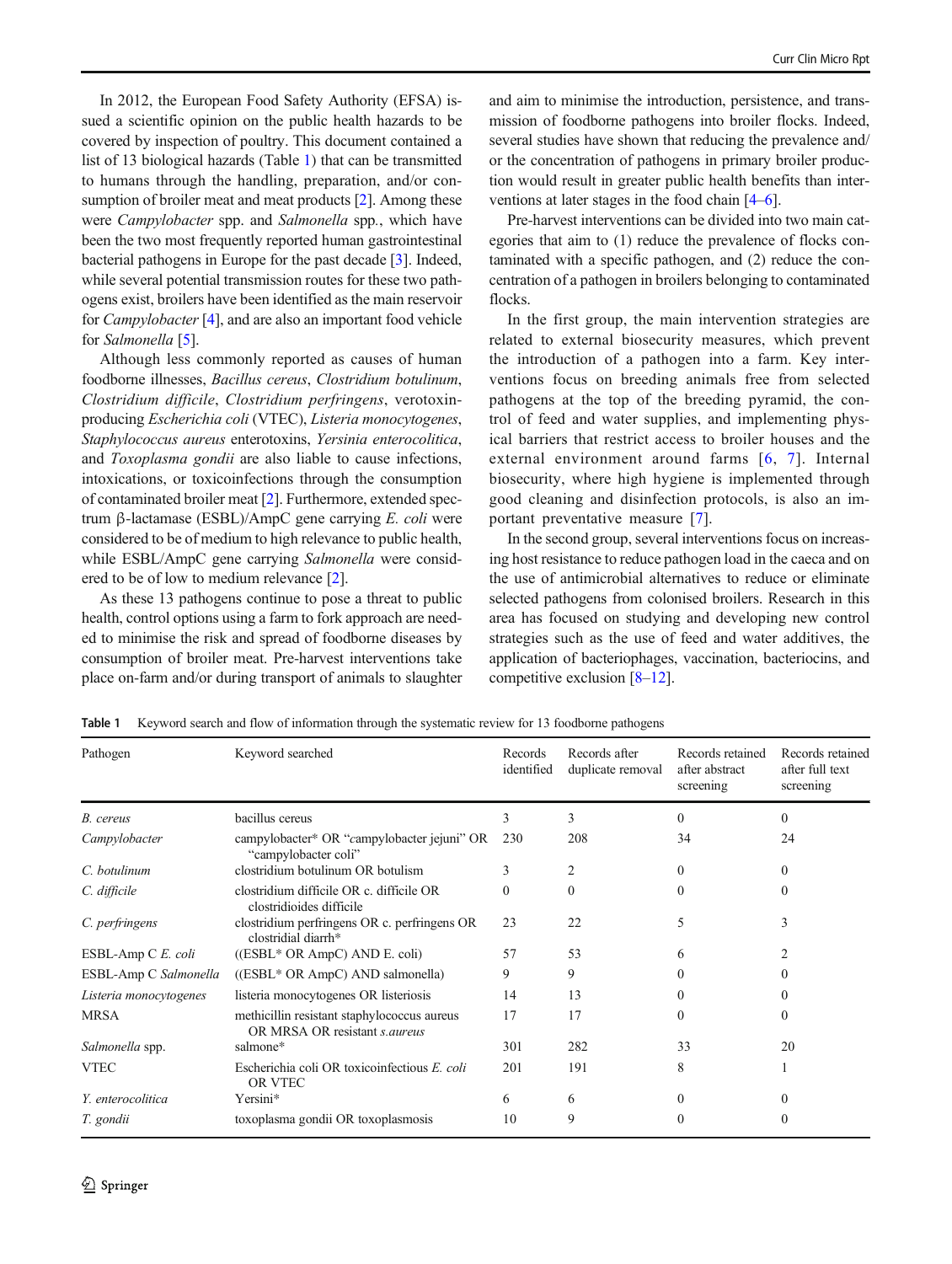This review of literature published between 2015 and 2020 aims to update the knowledge on pre-harvest interventions to control 13 public health hazards enlisted in EFSA's report, and to assess their effectiveness.

#### Materials and Methods

This systematic review was based on EFSA guidelines issued for "those carrying out systematic reviews" for food and feed safety assessments [[13\]](#page-8-0), and on the methodology proposed in the PRISMA (Preferred Reporting Items for Systematic Reviews and Meta-Analyses) statement [[14\]](#page-8-0).

Literature searches were carried out on PubMed® and Web of Science on June 7th, 2020, including peer-reviewed studies written in English and published between 2015 and 2020 (until June 7th) on the effectiveness of pre-harvest meat safety interventions to control 13 foodborne pathogens. The 5-year timeframe was introduced as a Journal requirement and narrowed down this systematic review to focus on the most recent research tackling the control of foodborne pathogens on-farm or during transport. All searches were restricted to title and abstract. The structure of the search strings used in each database is shown in Fig. 1, and each search had pathogen-specific keywords, as shown in Table [1.](#page-2-0) The detailed search strings used for each database can be assessed in the supplementary material.

All records were imported into EndNote and duplicates were removed. One co-author screened abstracts using a defined set of inclusion and exclusion criteria (Table [2\)](#page-4-0). In a second phase, full texts of all remaining references were retrieved and screened in parallel by two co-authors, using the same eligibility criteria (Table [2](#page-4-0)). For any record to be removed, both co-authors had to agree on its exclusion. If agreement was not attained, a third co-author reviewed the full text

Fig. 1 Search string structure used for the searches conducted in PubMed® and the Web of Science databases on June 7th, 2020. The detailed search strings used are provided as supplementary material

and made the final decision. The flow of information through the systematic review process is shown in Table [1](#page-2-0).

A Microsoft Office Excel spreadsheet documented the classification of studies based on the intervention described and other relevant information, such as follows: country and year where/when the study took place; type of experimental study (challenge or field studies); type (i.e. animal, flock, environmental) and number of experimental units; sample type; type of outcome measured; and estimate of the effectiveness of each intervention. For this systematic review, "study" was defined as any primary research peer-reviewed publication, in which the authors had collected, analysed, and reported their own data. On several occasions, we found that within the same study, authors evaluated the efficacy of different interventions. Therefore, within each study, several trials could be reported (defined as the unique treatment-to-control comparisons made), and whenever possible, trial-specific information was collected. Whenever the outcome of an intervention was measured through several time-points, data collected at the end of the study were preferred.

#### Results

A total of 815 unique studies were retrieved through the search strings run on PubMed® and Web of Science for the 13 pathogens included in this study. Salmonella spp., Campylobacter spp., and VTEC were the pathogens for which the largest number of studies was found (Table [1\)](#page-2-0), while C. difficile, C. botulinum, and B. cereus had the fewest, with zero, two, and three studies, respectively. After the abstract-based screening, only five pathogens remained. These were as follows: Campylobacter spp. ( $n = 34$  studies), Salmonella spp. ( $n = 33$ studies), VTEC ( $n = 8$  studies), ESBL-AmpC E. coli ( $n = 6$ ) studies), and C. perfringens ( $n = 5$  studies). Full texts were then retrieved for further evaluation. Even though 86 studies passed

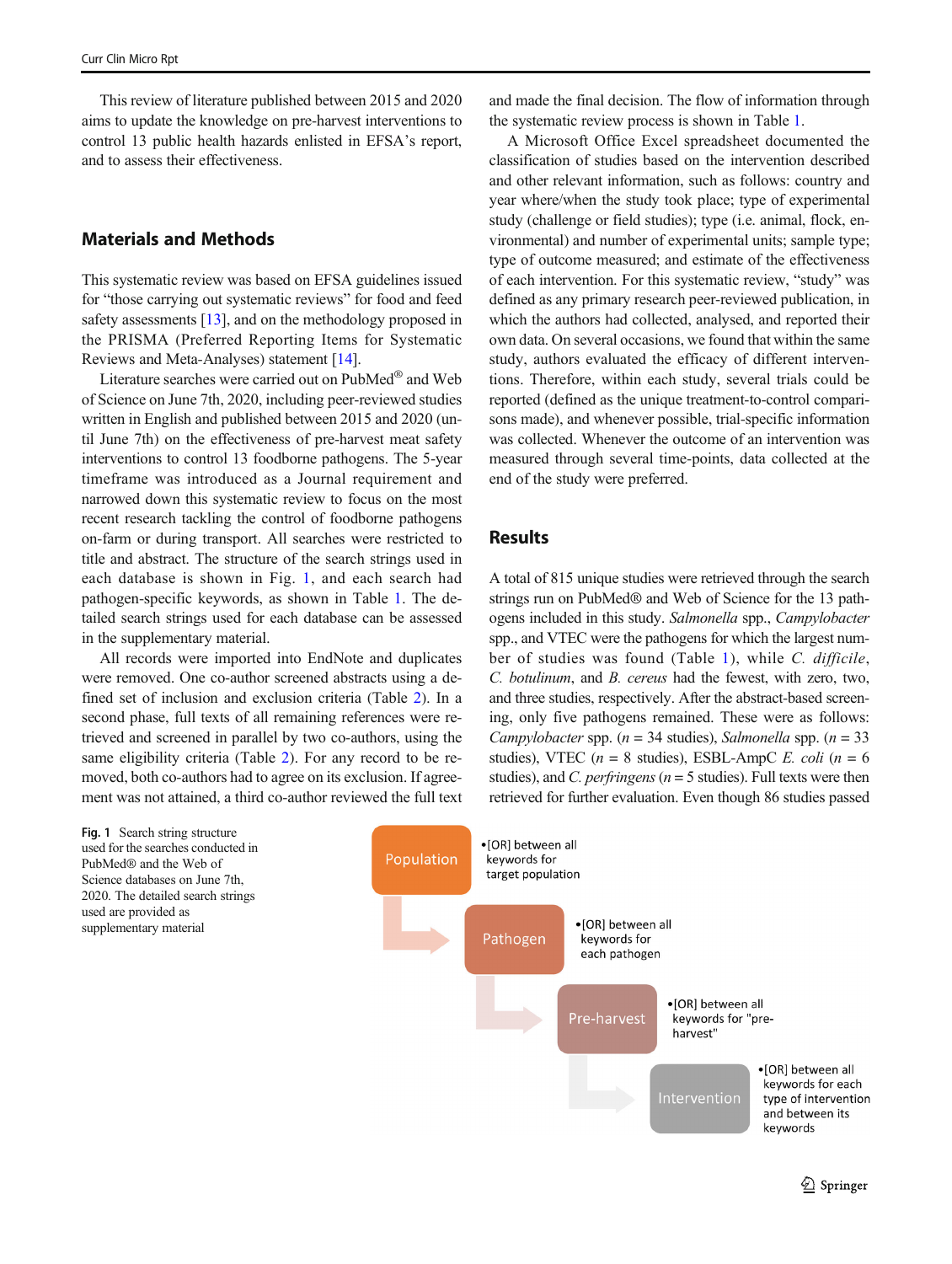<span id="page-4-0"></span>Table 2 Eligibility (inclusion and exclusion) criteria used for the screening of title/abstracts and full texts

| $\rm{PICO}^a$ | Inclusion                                                                                                                | Exclusion                                                                                                 |
|---------------|--------------------------------------------------------------------------------------------------------------------------|-----------------------------------------------------------------------------------------------------------|
| Population    | Animal species being evaluated: must include (but)<br>not limited to) broilers                                           | Does not include actual or theoretical<br><pathogen> infection/contamination<br/>in broilers</pathogen>   |
|               | Unit of study (animal, flock, house, farm and<br>surfaces, food, water, environment, drinkers,<br>feeder, other animals) | Others                                                                                                    |
| Intervention  | Interventions to control/reduce/eradicate<br><pathogen> in broilers</pathogen>                                           | Studies not mentioning<br>control/reduce/eradicate interventions<br>for <pathogen> in broilers</pathogen> |
|               | Interventions on-farm or during transport<br>(pre-harvest)                                                               | Interventions on lairage, at slaughter and<br>post-harvest                                                |
|               | Field/experimental studies                                                                                               | Lab/bench studies                                                                                         |
| Comparison    | Control group present (group subjected to no<br>intervention)                                                            | Control group absent                                                                                      |
| Outcomes      | Provides some measure of the efficacy of the<br>intervention                                                             | Efficacy of the intervention not measured                                                                 |
| Others        | Language: English                                                                                                        | Other languages                                                                                           |
|               | Peer reviews                                                                                                             | Grey literature                                                                                           |

<sup>a</sup> PICO (participants, interventions, comparisons, and outcome(s)) constitutes the framework in which research questions are formulated, as proposed in the PRISMA statement [\[14](#page-8-0)]

the initial screening, one full text could not be retrieved, and 34 other studies were discarded during full text evaluation. Studies with the following characteristics were excluded  $(n = 34)$ : studies not performed in the target population ( $n = 14, 41\%$ ), studies not mentioning a clear intervention ( $n = 7, 21\%$ ), studies with no control group ( $n = 7, 21\%$ ), studies which did not report a measurable outcome ( $n = 3, 9\%$ ), or in vitro studies ( $n = 3, 9\%$ ). Ultimately, a total of 51 studies (59% of the initial 86 studies) stratified by five different pathogens (Table [1](#page-2-0)) were included in this systematic review.

Within the reported studies (i.e. 24 studies regarding Campylobacter spp. and 20 studies regarding Salmonella spp.), a total of 71 and 62 trials on pre-harvest interventions to control Campylobacter spp. and Salmonella spp., respectively, were identified and included in this systematic review. Studies regarding Campylobacter spp. [\[15](#page-8-0)–[34,](#page-9-0) [35](#page-9-0)•, [36](#page-9-0)–[38\]](#page-9-0) and Salmonella spp. [\[15,](#page-8-0) [19,](#page-8-0) [39](#page-9-0)–[56](#page-9-0)] were carried out in thirteen and eleven different countries, respectively. For both pathogens, most of the pre-harvest interventions were assessed in lab-based challenge trials (65% and 82%), while the remaining trials were field trials where no experimental infection was performed. Characteristics of these trials are summarised in Table [3](#page-5-0).

Overall, the most common interventions to control Campylobacter were those evaluating the effect of feed additives (49%), followed by cleaning and disinfection programmes (23%). Regarding Salmonella spp., cleaning and disinfection programmes were the most frequent interventions applied (27%), followed closely by feed additives (21%).

All trials measured the effectiveness of each intervention by bacteriological isolation. For both pathogens, the most common unit of measurement was log CFU/g, with 61% and 44% of trials reporting CFU/g for Campylobacter spp. and Salmonella spp., respectively. Still, many different units quantifying results were used. To overcome this, results were qualitatively characterised concerning the effectiveness of each intervention by considering whether a reduction in the outcome measured could be observed or not (Table [4](#page-5-0)).

Of the eight types of pre-harvest interventions to control Campylobacter spp. included in this review, only three had a positive effect. Biosecurity interventions proved to be most effective, with 71% of trials showing a reduction in Campylobacter spp. On the other hand, all biosecurity interventions were ineffective in reducing Salmonella spp., while all trials applying competitive exclusion and 80% of trials using bacteriophages proved to be effective in significantly reducing Salmonella spp.

Regarding C. perfringens, a total of 27 trials on pre-harvest interventions were identified in the three studies [\[16,](#page-8-0) [57,](#page-9-0) [58](#page-9-0)] included in this systematic review. Of those, 26 investigated the use of different feed additives to control this pathogen, while one trial used a drug-free programme with a combination of feed additives, improved water quality, and optimised brooding conditions. Of the 26 trials using feed additives, ten showed a significant reduction in bacterial counts (log CFU/ g), while the drug-free programme proved ineffective.

One study, comprising two trials, investigated the use of feed additives and enrofloxacin to control ESBL-AmpC E. coli, showing that the first intervention was not effective in significantly reducing this pathogen, while enrofloxacin proved to be effective [[59](#page-9-0)]. The second study investigated the effect of cessation of ceftiofur and its substitution with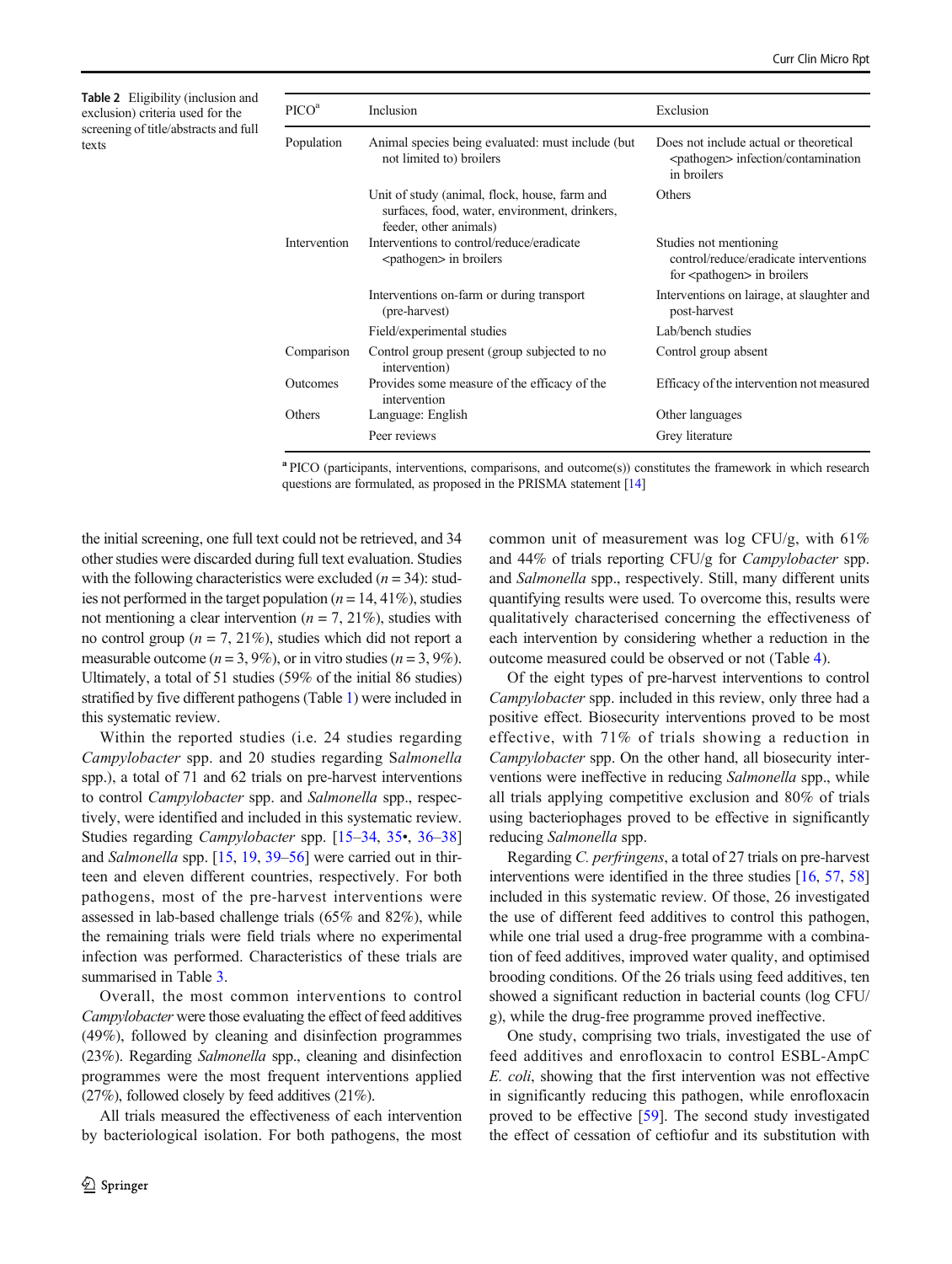<span id="page-5-0"></span>

| Table 3 Descriptive<br>characteristics of 72 trials from 24                         | Variable                                  | Category                | # trials, $n$ $(\%)$     |            |
|-------------------------------------------------------------------------------------|-------------------------------------------|-------------------------|--------------------------|------------|
| studies and 62 trials from 20<br>studies investigating pre-harvest                  |                                           |                         | Campylobacter            | Salmonella |
| interventions to control<br>Campylobacter spp. and<br>Salmonella spp., respectively | On-farm vs. during transport intervention | On-farm                 | 63 (89)                  | 52 (84)    |
|                                                                                     |                                           | Transport coop          | 8 (11)                   | 10(16)     |
|                                                                                     | Study setting                             | Commercial farm         | 20(28)                   | 11(18)     |
|                                                                                     |                                           | Commercial plant        | 5(7)                     |            |
|                                                                                     |                                           | Research lab            | 46(65)                   | 51 (82)    |
|                                                                                     | Type of intervention                      | Bacteriophages          | 1(1)                     | 5(8)       |
|                                                                                     |                                           | Biosecurity             | 7(10)                    | 2(3)       |
|                                                                                     |                                           | Cleaning & disinfection | 16(23)                   | 17(27)     |
|                                                                                     |                                           | Combination of measures | 1(1)                     | 6(10)      |
|                                                                                     |                                           | Competitive exclusion   | $\overline{\phantom{a}}$ | 3(5)       |
|                                                                                     |                                           | Feed additives          | 35(49)                   | 13(21)     |
|                                                                                     |                                           | Litter management       | 1(1)                     | 10(16)     |
|                                                                                     |                                           | Oral immunisation       | 4(6)                     |            |
|                                                                                     |                                           | Vaccination             | 6(9)                     | 6(10)      |
|                                                                                     | Sample type                               | Caecal                  | 51 (72)                  | 25(40)     |
|                                                                                     |                                           | Cloacal                 | 1(1)                     | 6(10)      |
|                                                                                     |                                           | Environmental           | 9(13)                    | 11(18)     |
|                                                                                     |                                           | Fresh faeces            | 1(1)                     |            |
|                                                                                     |                                           | Litter                  | 1(1)                     | 10(16)     |
|                                                                                     |                                           | Transport coop          | 8(12)                    | 10(16)     |
|                                                                                     |                                           |                         |                          |            |

lincomycin-spectinomycin on the proportion of E. coli isolates harbouring ESBL-AmpC genes, which proved effective initially, but led to an increase in antimicrobial non-β-lactam resistance of ESBL-AmpC E. coli due to the use of this antibiotic  $[60]$  $[60]$  $[60]$ .

Lastly, only one study regarding VTEC [[61\]](#page-10-0) was identified in this review. It investigated the effectiveness of feed supplementation with Agaricus bisporus in two different

Table 4 Efficacy of pre-harvest interventions to control Campylobacter and Salmonella stratified by type. Effective interventions were those that significantly reduced a measurable outcome

| Type of intervention    | Efficacy of interventions $\%^*$ |                 |  |
|-------------------------|----------------------------------|-----------------|--|
|                         | Campylobacter spp.               | Salmonella spp. |  |
| <b>Bacteriophages</b>   | 0                                | 80              |  |
| <b>Biosecurity</b>      | 71                               | 0               |  |
| Cleaning & disinfection | 50                               | 77              |  |
| Combination of measures | 0                                | 17              |  |
| Competitive exclusion   |                                  | 100             |  |
| Feed additives          | 31                               | 31              |  |
| Litter management       | 0                                | 50              |  |
| Oral immunisation       | 0                                |                 |  |
| Vaccination             | 0                                | 17              |  |

\*Given as the number of trials with successful outcomes divided by the total number of trials for each intervention-pathogen

concentrations (two trials) in the feed, but no statistical analysis was performed to assess if the reduction of VTEC counts reported in the trial using a higher concentration of the feed additive was significant.

## **Discussion**

In the past 5 years, several studies have been published on preharvest interventions to control foodborne pathogens in broilers. These were mostly focused on two main hazards (Salmonella spp. and Campylobacter spp.), which reflects the high burden of disease associated with these pathogens.

#### Campylobacter and Salmonella

In this review, only two studies, in which biosecurity mea-sures were applied to control Campylobacter spp. [\[15,](#page-8-0) [18](#page-8-0)] and Salmonella spp. [[15](#page-8-0)], were identified, and both were carried out in a commercial setting. Dale et al. used a combination of pest control and hygienic actions for farm staff (e.g. hand disinfection, changing boots, house-specific working materials), which were insufficient measures to decrease the prevalence of either pathogen. The other study, focusing on Campylobacter control, encompassed five trials where a "biosecure cube" was installed and prevented contact between the farm-staff and the birds. All trials reported in this study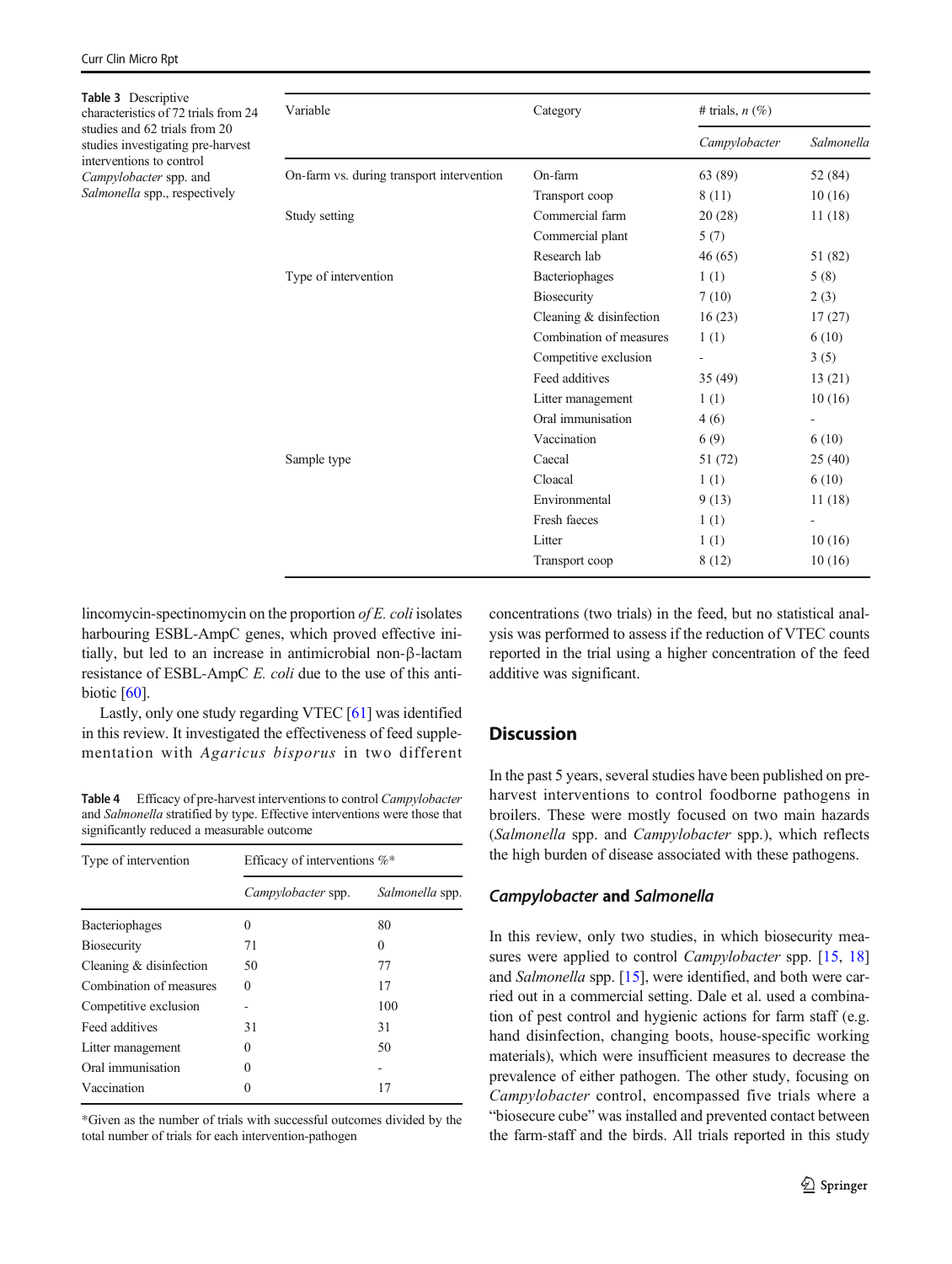were successful in reducing Campylobacter loads. In another review focusing on pre- and post-harvest interventions to control Campylobacter, the implementation of biosecurity measures such as specific hygienic actions targeting farm-staff and drinking water and the restriction of other farm and wild animals were identified as successful interventions [\[62](#page-10-0)•]. A study also found the following variables to be independently associated with an increased risk of Campylobacter spp. colonisation using logistic regression analysis: (i) undisinfected water (having the greatest impact); (ii) tending to other poultry prior to entering the broiler house; (iii) tending to pigs before entering the house; (iv) geographic region; and (v) season (autumn vs. other seasons) [[6\]](#page-8-0).

On the other hand, Finland, Norway, and Sweden have documented, during more than 25 years, that stringent biosecurity measures targeting Salmonella spp. in poultry at herd level can be successful in controlling this pathogen [[63,](#page-10-0) [64\]](#page-10-0). Furthermore, it has also been shown that epidemiological and biological differences between Campylobacter spp. and Salmonella spp. result in a greater likelihood of introduction of Campylobacter spp. into broiler flocks at any production stage if there are lapses in biosecurity standards, likely due to a lower number of organisms needed to infect broiler flocks than for Salmonella spp. and the lack of age-related reduced susceptibility [\[5\]](#page-8-0).

Regarding cleaning and disinfection practices, most trials focused on transport coops, rather than on-farm interventions. For *Campylobacter* spp., the most successful intervention was implemented on a commercial plant and used a combination of disinfectant and water at 60°C, achieving reductions of up to 3.6 log10 CFU per transport coop and a marked improvement in visual cleanliness [\[35](#page-9-0)•]. While for Salmonella spp., all trials were carried out in research institutions (controlled research setting), and the most effective intervention used a combination of slightly acidic electrolysed water and ultraviolet light, obtaining a complete 100% inactivation of Salmonella on plastic coop surfaces [\[53](#page-9-0)].

Overall, many studies tested the use of feed additives such as probiotics, prebiotics, and essential oils in controlling Campylobacter spp. [[17](#page-8-0), [20](#page-8-0), [23,](#page-8-0) [25](#page-8-0)–[30](#page-8-0), [32](#page-8-0)–[34](#page-9-0), [65](#page-10-0)] and Salmonella spp. [\[42](#page-9-0), [46](#page-9-0), [51](#page-9-0), [54](#page-9-0)]. Our results showed great variability in the effectiveness of this group of control measures (Table [4\)](#page-5-0), which is in line with several reviews carried out in the past, which conclude that the exact impact of these feed additives is still unknown [[8,](#page-8-0) [12,](#page-8-0) [62,](#page-10-0) [66](#page-10-0)].

Our results also show that, after excluding interventions to control pathogens through improved management, research is lacking on the development of targeted immunisation strategies for each pathogen. This type of intervention takes longer to develop and has the additional challenge of having to address the epidemiology and biological characteristics of each pathogen at study. However, this additional challenge is also what warrants a higher impact as a control intervention if successful.

Regarding vaccination strategies to control Campylobacter spp., we found only one study using an in ovo DNA vaccine, which presented ineffective results [\[31](#page-8-0)]. Furthermore, two studies reported different vaccination strategies for the control of Salmonella entericia subsp. enterica serovar Heidelberg [\[44](#page-9-0), [49\]](#page-9-0). The first study tested the efficacy of a genetically modified live vaccine, which was able to partially decrease the bacterial load of S. Heidelberg in the caecum and its prevalence in the liver/spleen after oral challenge but had limited duration of immunity [[44](#page-9-0)]. The second study investigated if a broiler breeders' vaccination protocol containing two live and two killed vaccines provided adequate protection in the broiler progeny, and if the level of maternal antibody would determine the protective status of broiler progeny. Results showed that broiler breeders' antibody titres wane over time, and therefore, broiler progeny is not protected from early Salmonella colonisation [\[49](#page-9-0)].

Given that most studies, including vaccination studies, were performed under controlled research settings, we highlight the need for more large-scale randomised, blinded trials conducted with different vaccination strategies on commercial farms. These would ascertain the efficacy of these interventions under field conditions.

As antimicrobial resistance raises concerns regarding the use of antimicrobials in livestock, interest in alternatives such as bacteriophage therapy has increased. Still, in our review, research on the use of bacteriophages to control Campylobacter and Salmonella was scarce. One study carried out on a commercial farm showed no significant impact of bacteriophage application on Campylobacter loads [[37](#page-9-0)], while for *Salmonella*, studies carried out on research institutions (controlled research setting) reported that this type of intervention caused significant reductions of the pathogen loads [\[55](#page-9-0), [56](#page-9-0)], which was not verified in a study held in a commercial setting [[50\]](#page-9-0). While bacteriophages may be an alternative for the control of Campylobacter and Salmonella, one of the major disadvantages to widespread on farm bacteriophage application is due to the capacity of pathogens to become resistant to their bacteriophage, especially if the resistant bacteria can persist in the environment and replicate [[11\]](#page-8-0). Indeed, replicable, and effective studies are lacking. Furthermore, the extrapolation of each trial's results to commercial farms may result in even less optimal outcomes due to the inherent difficulties in consistently implementing standard operating procedures (SOPs) in multiple farms/systems.

#### Other Pathogens

Interventions to control other less prominent hazards were much less frequent or non-existent, in spite of their relevance as stated in the 2012 EFSA report [[2](#page-8-0)]. Several pathogenspecific factors should be taken into consideration.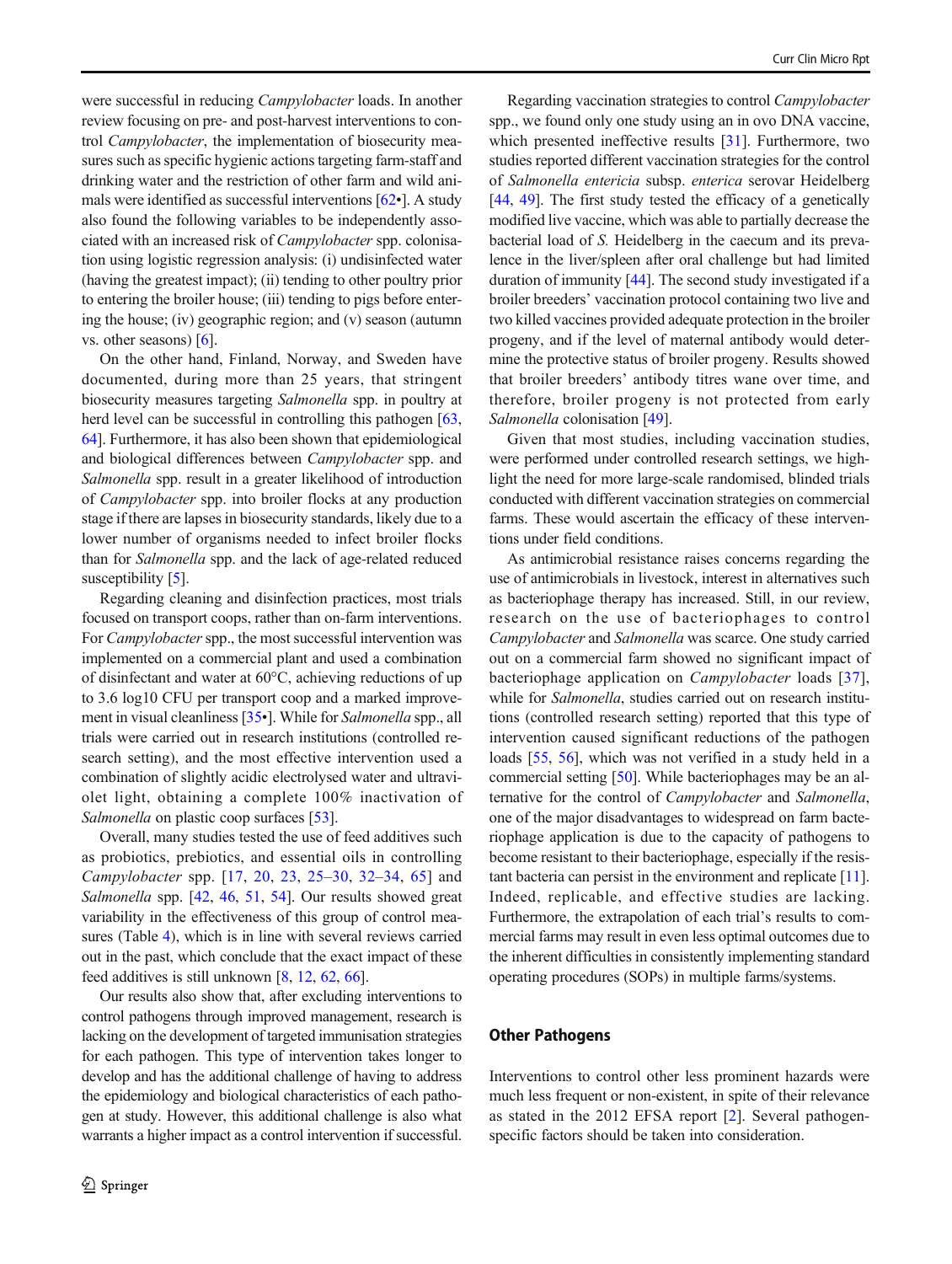<span id="page-7-0"></span>Although broilers are considered a possible reservoir for ESBL-AmpC gene carrying  $E.$  coli [\[2\]](#page-8-0), the public health burden associated with these animals as sources of human infection is still controversial [[67\]](#page-10-0). Therefore, most studies published focus on the epidemiology of this pathogen and on source attribution, whereas interventions for its control are still not a common research topic. Regarding ESBL-AmpC gene carrying Salmonella, information is even more scarce.

Furthermore, human cases of VTEC infection have not been successfully attributed to broilers [[2,](#page-8-0) [68,](#page-10-0) [69\]](#page-10-0), and therefore, EFSA has considered that broiler meat constitutes a low risk for public health when considering this pathogen [\[2](#page-8-0)].

Although Y. enterocolitica has been the third most reported foodborne zoonoses in EU for several years [\[3](#page-8-0)], pigs are considered the main reservoir for this pathogen, and broilers have not been identified as a significant source of human infections [\[70\]](#page-10-0).

In recent years, *T. gondii* has gained attention due to the severe repercussions it can cause in humans (e.g. neonatal or foetal losses and high disability in cases living permanently with the disease due to compromised vision and/or neurological disease; [\[71](#page-10-0)]). In a recent review, it was concluded that the risk of ingestion of T. gondii cysts in meat from commercially (indoor) reared broilers was low, but a high prevalence of this parasite was found in broilers from free-range farms [[72](#page-10-0)]. In this study, we only considered studies that focused on indoor farms. Still, with the increase of consumers from high income countries who prefer meat from broilers in outdoor holdings as well as locally sourced products, there may be an increased risk to public health, and therefore need for implementation of preventive measures to control this parasite.

Finally, L. monocytogenes, B. cereus, C. botulinum, C. perfringens, and S. aureus are mainly controlled by post-harvest interventions [[2\]](#page-8-0), and therefore, it had to be expected that literature on pre-harvest interventions was not abundant.

# Conclusion

The results of this systematic review reflect that the recent research on pre-harvest interventions to control foodborne zoonoses in broilers were mostly focused on Salmonella spp. and Campylobacter spp.

Biosecurity (i.e. pest control) and management (i.e. hygiene, cleaning, and disinfection) interventions had mixed outcomes in controlling these pathogens, and a strong emphasis on (1) adequately implementing the interventions and (2) combining multiple approaches is recommended across the literature for optimum results. In addition, the effectiveness of feed additives (probiotics, prebiotics, and essential oils) has been extensively researched but remains controversial with results showing great variability.

Recent research on other pathogens (i.e. ESBL-AmpC E. coli, ESBL-AmpC Salmonella, and T. gondii) was scarce, focusing mostly on the epidemiology of the disease and/or documenting source-attribution studies. This is also true regarding research on pre-harvest interventions for controlling L. monocytogenes, B. cereus, C. botulinum, C. perfringens, and S. aureus as these are mostly controlled by post-harvest interventions.

Overall, research is lacking on the development of targeted immunisation strategies for each pathogen. This is seen as an essential step to control some of the most prevalent pathogens. However, vaccination strategies should always be implemented in combination with other interventions, especially those which are related to best farming practices. Indeed, interventions such as good cleaning and disinfection and strict biosecurity may be enough to prevent the introduction and/ or control less prevalent pathogens.

Supplementary Information The online version contains supplementary material available at [https://doi.org/10.1007/s40588-021-00161-z.](https://doi.org/)

Funding This publication is based upon work from COST Action 18105 RIBMINS ([www.ribmins.com](http://www.ribmins.com)) supported by COST (European Cooperation in Science and Technology; [www.cost.eu](http://www.cost.eu)), funded by the Horizon 2020 Framework Programme of the European Union.

#### Compliance with Ethical Standards

Conflict of Interest The authors declare no competing interests.

Human and Animal Rights and Informed Consent This article does not contain any studies with human or animal subjects performed by any of the authors.

Open Access This article is licensed under a Creative Commons Attribution 4.0 International License, which permits use, sharing, adaptation, distribution and reproduction in any medium or format, as long as you give appropriate credit to the original author(s) and the source, provide a link to the Creative Commons licence, and indicate if changes were made. The images or other third party material in this article are included in the article's Creative Commons licence, unless indicated otherwise in a credit line to the material. If material is not included in the article's Creative Commons licence and your intended use is not permitted by statutory regulation or exceeds the permitted use, you will need to obtain permission directly from the copyright holder. To view a copy of this licence, visit [http://creativecommons.org/licenses/by/4.0/](https://doi.org/10.2903/j.efsa.2012.2741).

### References

Papers of particular interest, published recently, have been highlighted as:

- Of importance
- 1. OECD/FAO. OECD-FAO Agricultural Outlook 2017-2026. 2017.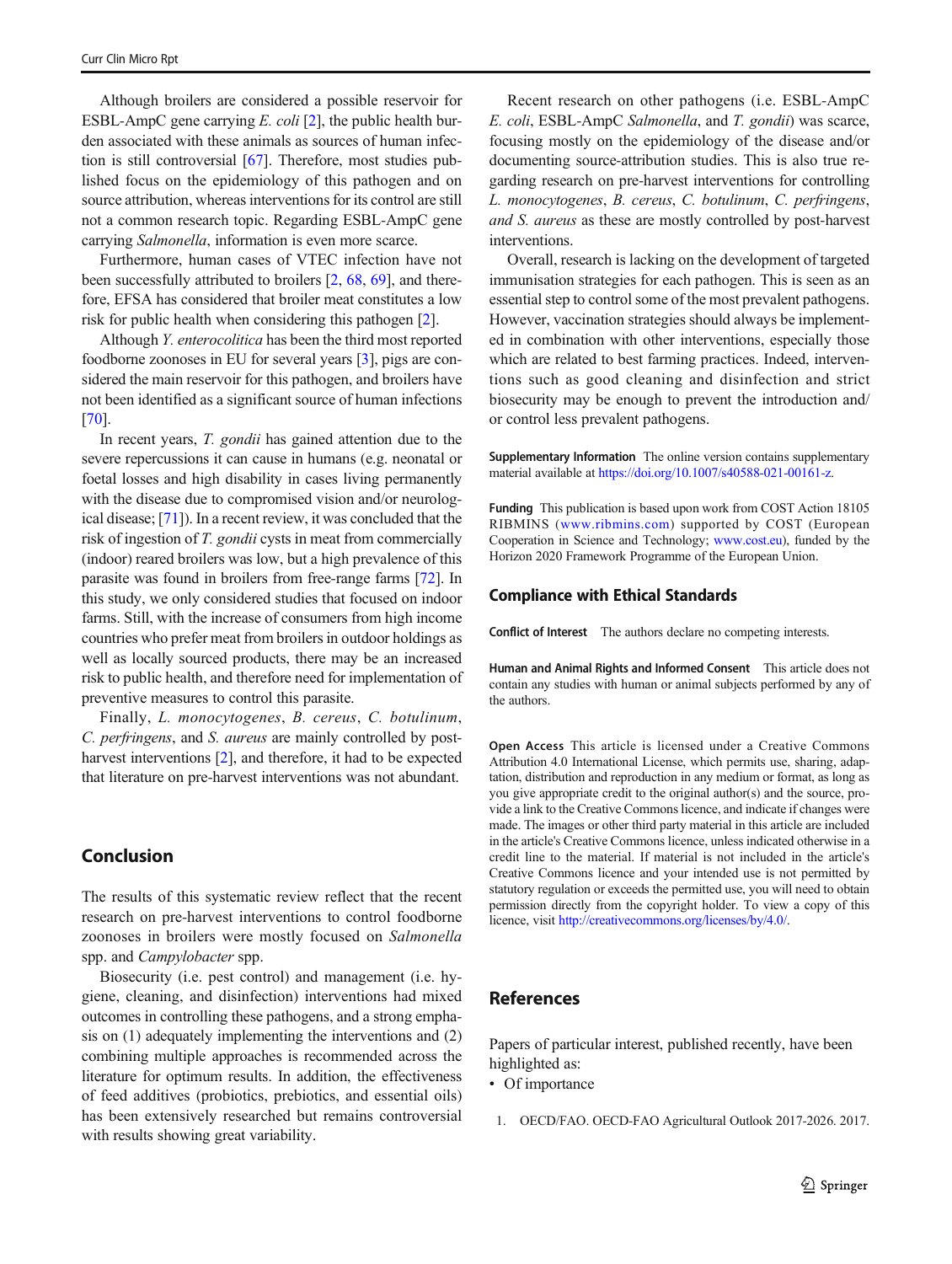- <span id="page-8-0"></span>2. EFSA. Scientific Opinion on the public health hazards to be covered by inspection of meat (poultry). EFSA J. 2012;10(6). [https://](https://doi.org/10.2903/j.efsa.2012.2741) [doi.org/10.2903/j.efsa.2012.2741](https://doi.org/10.2903/j.efsa.2012.2741).
- 3. EFSA, ECDC. The European Union one health 2018 zoonoses report. EFSA J. 2019;17(12):e05926. [https://doi.org/10.2903/j.](https://doi.org/10.2903/j.efsa.2019.5926) [efsa.2019.5926.](https://doi.org/10.2903/j.efsa.2019.5926)
- 4. EFSA. Scientific Opinion on Campylobacter in broiler meat production: control options and performance objectives and/or targets at different stages of the food chain. EFSA J. 2011;9(4). [https://doi.](https://doi.org/10.2903/j.efsa.2011.2105) [org/10.2903/j.efsa.2011.2105.](https://doi.org/10.2903/j.efsa.2011.2105)
- 5. EFSA. Salmonella control in poultry flocks and its public health impact. EFSA J. 2019;17(2):e05596. [https://doi.org/10.2903/j.efsa.](https://doi.org/10.2903/j.efsa.2019.5596) [2019.5596](https://doi.org/10.2903/j.efsa.2019.5596).
- 6. Kapperud G, Skjerve E, Vik L, Hauge K, Lysaker A, Aalmen I, et al. Epidemiological investigation of risk factors for Campylobacter colonization in Norwegian broiler flocks. Epidemiol Infect. 1993;111:245–55.
- 7. Gelaude P, Schlepers M, Verlinden M, Laanen M, Dewulf J. Biocheck.UGent: a quantitative tool to measure biosecurity at broiler farms and the relationship with technical performances and antimicrobial use. Poultry science. 2014;93(11):2740–51. [https://doi.](https://doi.org/10.3382/ps.2014-04002) [org/10.3382/ps.2014-04002.](https://doi.org/10.3382/ps.2014-04002)
- Sahin O, Kassem II, Shen Z, Lin J, Rajashekara G, Zhang Q. Campylobacter in poultry: ecology and potential interventions. Avian Dis. 2015;59:185–200. [https://doi.org/10.1637/11072-](https://doi.org/10.1637/11072-032315-Review) [032315-Review](https://doi.org/10.1637/11072-032315-Review).
- 9. Atterbury RJ, Van Bergen MA, Ortiz F, Lovell MA, Harris JA, De Boer A, et al. Bacteriophage therapy to reduce Salmonella colonization of broiler chickens. Appl Environ Microbiol. 2007;73(14): 4543–9. https://doi.org/10.1128/AEM.00049-07.
- 10. Totton SC, Farrar AM, Wilkins W, Bucher O, Waddell LA, Wilhelm BJ, et al. A systematic review and meta-analysis of the effectiveness of biosecurity and vaccination in reducing Salmonella spp. in broiler chickens. Food Research International. 2012;45(2): 617–27. [https://doi.org/10.1016/j.foodres.2011.09.005.](https://doi.org/10.1016/j.foodres.2011.09.005)
- 11. Grant A, Hashem F, Parveen S. Salmonella and Campylobacter: Antimicrobial resistance and bacteriophage control in poultry. Food Microbiol. 2016;53(Pt B):104–9. [https://doi.org/10.1016/j.fm.](https://doi.org/10.1016/j.fm.2015.09.008) [2015.09.008](https://doi.org/10.1016/j.fm.2015.09.008).
- 12. Micciche AC, Foley SL, Pavlidis HO, McIntyre DR, Ricke SC. A review of prebiotics against Salmonella in poultry: current and future potential for microbiome research applications. Front Vet Sci. 2018;5:191. [https://doi.org/10.3389/fvets.2018.00191.](https://doi.org/10.3389/fvets.2018.00191)
- 13. EFSA. Application of systematic review methodology to food and feed safety assessments to support decision making. EFSA Journal. 2010;8(6). [https://doi.org/10.2903/j.efsa.2010.1637.](https://doi.org/10.2903/j.efsa.2010.1637)
- 14. Moher D, Liberati A, Tetzlaff J, Altman DG, Group P. Preferred reporting items for systematic reviews and meta-analyses: the PRISMA statement. BMJ. 2009;339:b2535. [https://doi.org/10.](https://doi.org/10.1136/bmj.b2535) [1136/bmj.b2535](https://doi.org/10.1136/bmj.b2535).
- 15. Dale EL, Nolan SP, Berghaus RD, Hofacre CL. On farm prevention of Campylobacter and Salmonella: lessons learned from basic biosecurity interventions. J Appl Poult Res. 2015;24(2):222–32. <https://doi.org/10.3382/japr/pfv016>.
- 16. Gaucher ML, Quessy S, Letellier A, Arsenault J, Boulianne M. Impact of a drug-free program on broiler chicken growth performances, gut health, Clostridium perfringens and Campylobacter jejuni occurrences at the farm level. Poultry science. 2015;94(8): 1791–801. <https://doi.org/10.3382/ps/pev142>.
- 17. Thibodeau A, Fravalo P, Yergeau E, Arsenault J, Lahaye L, Letellier A. Chicken caecal microbiome modifications induced by Campylobacter jejuni colonization and by a non-antibiotic feed additive. PLoS One. 2015;10(7):14. [https://doi.org/10.1371/](https://doi.org/10.1371/journal.pone.0131978) [journal.pone.0131978.](https://doi.org/10.1371/journal.pone.0131978)
- 18. Battersby T, Whyte P, Bolton D. Protecting broilers against Campylobacter infection by preventing direct contact between

farm staff and broilers. Food Control. 2016;69:346-51. [https://](https://doi.org/10.1016/j.foodcont.2016.04.053) [doi.org/10.1016/j.foodcont.2016.04.053](https://doi.org/10.1016/j.foodcont.2016.04.053).

- 19. Zhang C, Weiss A, Lin C, Li H, Joerger R, Chiu P. Effects of multiple litter amendment applications in commercial broiler houses on ammonia emissions and litter microflora. Trans ASABE. 2016;59(5):1393–401. <https://doi.org/10.13031/trans.59.11725>.
- 20. Baffoni L, Gaggia F, Garofolo G, Di Serafino G, Buglione E, Di Giannatale E, et al. Evidence of Campylobacter jejuni reduction in broilers with early synbiotic administration. Int J Food Microbiol. 2017;251:41–7. <https://doi.org/10.1016/j.ijfoodmicro.2017.04.001>.
- 21. Battersby T, Walsh D, Whyte P, Bolton D. Evaluating and improving terminal hygiene practices on broiler farms to prevent Campylobacter cross-contamination between flocks. Food microbiology. 2017;64:1–6. <https://doi.org/10.1016/j.fm.2016.11.018>.
- 22. Burbarelli MFD, Polycarpo GD, Lelis KD, Granghelli CA, de Pinho ACC, Queiroz SRA, et al. Cleaning and disinfection programs against Campylobacter jejuni for broiler chickens: productive performance, microbiological assessment and characterization. Poultry science. 2017;96(9):3188–98. [https://doi.org/10.3382/ps/](https://doi.org/10.3382/ps/pex153) [pex153.](https://doi.org/10.3382/ps/pex153)
- 23. Corrigan A, Corcionivoschi N, Murphy RA. Effect of yeast mannan-rich fractions on reducing Campylobacter colonization in broiler chickens. J Appl Poult Res. 2017;26(3):350–7. [https://doi.](https://doi.org/10.3382/japr/pfx002) [org/10.3382/japr/pfx002](https://doi.org/10.3382/japr/pfx002).
- 24. Georgiev M, Beauvais W, Guitian J. Effect of enhanced biosecurity and selected on-farm factors on Campylobacter colonization of chicken broilers. Epidemiology and infection. 2017;145(3):553– 67. <https://doi.org/10.1017/s095026881600251x>.
- 25. Ocejo M, Oporto B, Juste RA, Hurtado A. Effects of dry whey powder and calcium butyrate supplementation of corn/soybeanbased diets on productive performance, duodenal histological integrity, and Campylobacter colonization in broilers. BMC veterinary research. 2017;13(1):199. [https://doi.org/10.1186/s12917-017-](https://doi.org/10.1186/s12917-017-1121-5) [1121-5.](https://doi.org/10.1186/s12917-017-1121-5)
- 26. Wagle BR, Upadhyay A, Arsi K, Shrestha S, Venkitanarayanan K, Donoghue AM, et al. Application of β-resorcylic acid as potential antimicrobial feed additive to reduce Campylobacter colonization in broiler chickens. Frontiers in microbiology. 2017;8:599. [https://](https://doi.org/10.3389/fmicb.2017.00599) [doi.org/10.3389/fmicb.2017.00599](https://doi.org/10.3389/fmicb.2017.00599).
- 27. Hankel J, Popp J, Meemken D, Zeiger K, Beyerbach M, Taube V, et al. Influence of lauric acid on the susceptibility of chickens to an experimental Campylobacter jejuni colonisation. PLoS One. 2018;13(9):22. <https://doi.org/10.1371/journal.pone.0204483>.
- 28. Huneau-Salaun A, Guyard-Nicodeme M, Benzoni G, Gautier X, Quesne S, Poezevara T, et al. Randomized control trial to test the effect of a feed additive on *Campylobacter* contamination in commercial broiler flocks up to slaughter. Zoonoses Public Health. 2018;65(4):404–11. [https://doi.org/10.1111/zph.12447.](https://doi.org/10.1111/zph.12447)
- 29. Salaheen S, Tabashsum Z, Gaspard S, Dattilio A, Tran TH, Biswas D. Reduced Campylobacter jejuni colonization in poultry gut with bioactive phenolics. Food Control. 2018;84:1–7. [https://doi.org/10.](https://doi.org/10.1016/j.foodcont.2017.07.021) [1016/j.foodcont.2017.07.021.](https://doi.org/10.1016/j.foodcont.2017.07.021)
- 30. Smialek M, Burchardt S, Koncicki A. The influence of probiotic supplementation in broiler chickens on population and carcass contamination with Campylobacter spp. - Field study. Research in veterinary science. 2018;118:312–6. [https://doi.org/10.1016/j.rvsc.](https://doi.org/10.1016/j.rvsc.2018.03.009) [2018.03.009](https://doi.org/10.1016/j.rvsc.2018.03.009).
- 31. Liu X, Adams LJ, Zeng X, Lin J. Evaluation of in ovo vaccination of DNA vaccines for Campylobacter control in broiler chickens. Vaccine. 2019;37(29):3785–92. [https://doi.org/10.1016/j.vaccine.](https://doi.org/10.1016/j.vaccine.2019.05.082) [2019.05.082](https://doi.org/10.1016/j.vaccine.2019.05.082).
- 32. Massacci FR, Lovito C, Tofani S, Tentellini M, Genovese DA, De Leo AAP, et al. Dietary Saccharomyces cerevisiae boulardii CNCM I-1079 positively affects performance and intestinal ecosystem in broilers during a Campylobacter jejuni infection.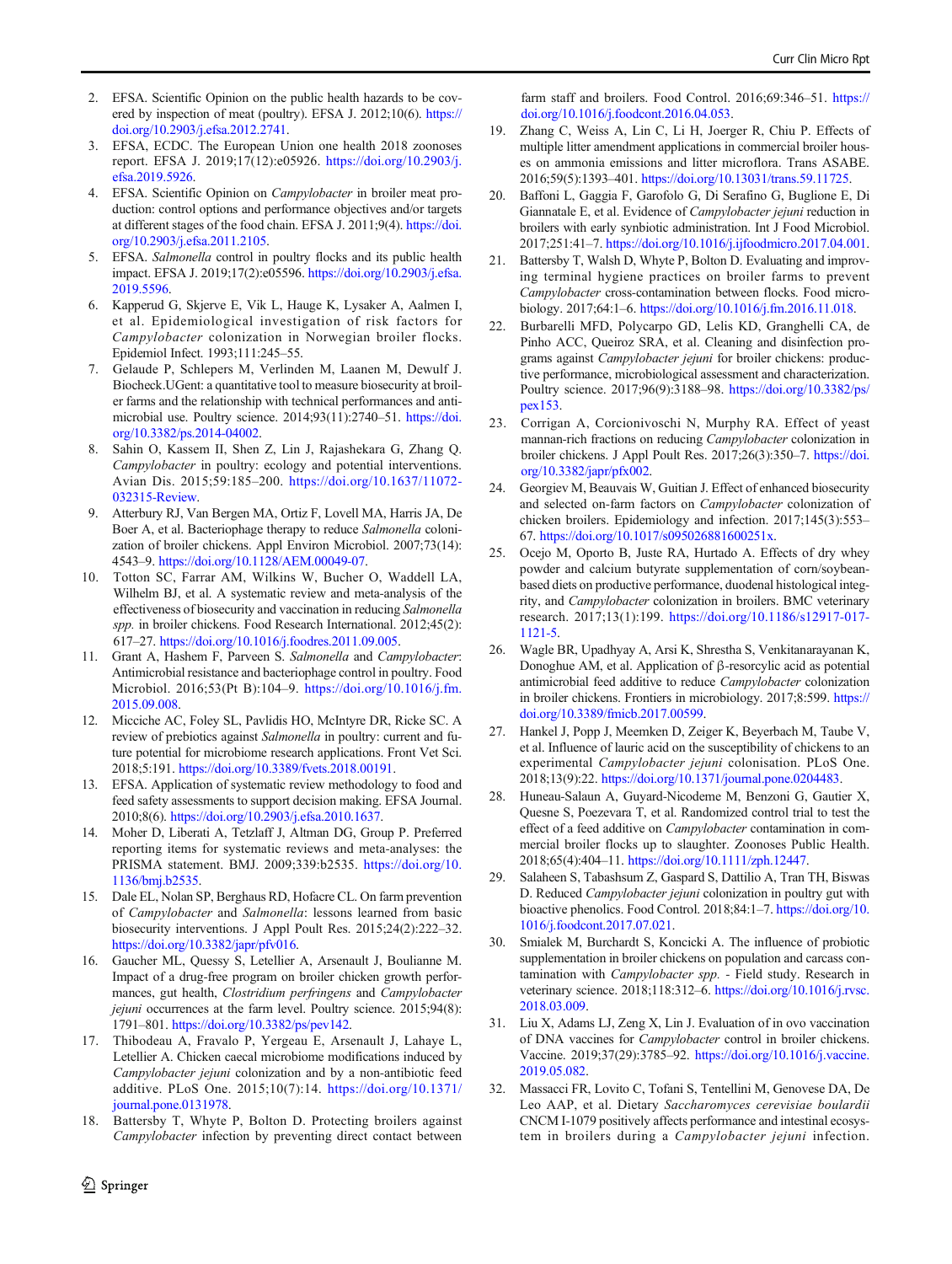<span id="page-9-0"></span>Microorganisms. 2019;7(12):21. [https://doi.org/10.3390/](https://doi.org/10.3390/microorganisms7120596) [microorganisms7120596.](https://doi.org/10.3390/microorganisms7120596)

- 33. Skoufos I, Tzora A, Giannenas I, Bonos E, Tsinas A, McCartney E, et al. Evaluation of in-field efficacy of dietary ferric tyrosine on performance, intestinal health and meat quality of broiler chickens exposed to natural Campylobacter jejuni challenge. Livest Sci. 2019;221:44–51. <https://doi.org/10.1016/j.livsci.2019.01.008>.
- 34. Tsiouris V, Economou E, Lazou T, Georgopoulou I, Sossidou E. The role of whey on the performance and campylobacteriosis in broiler chicks. Poultry science. 2019;98(1):236–43. [https://doi.](https://doi.org/10.3382/ps/pey388) [org/10.3382/ps/pey388.](https://doi.org/10.3382/ps/pey388)
- 35.• Atterbury RJ, Gigante AM, Tinker D, Howell M, Allen VM. An improved cleaning system to reduce microbial contamination of poultry transport crates in the United Kingdom. Journal of applied microbiology. 2020;128(6):1776–84. [https://doi.org/10.1111/jam.](https://doi.org/10.1111/jam.14576) [14576](https://doi.org/10.1111/jam.14576) This study shows evidence that implementing an improved cleaning system for transport coops in a commercial setting is possible and effective in reducing Campylobacter loads.
- 36. Berrang ME, Meinersmann RJ, Cox NA, Adams ES. Water rinse and flowing steam to kill Campylobacter on broiler transport coop flooring. Food Control. 2020;114:4. [https://doi.org/10.1016/j.](https://doi.org/10.1016/j.foodcont.2020.107214) [foodcont.2020.107214.](https://doi.org/10.1016/j.foodcont.2020.107214)
- 37. Chinivasagam HN, Estella W, Maddock L, Mayer DG, Weyand C, Connerton PL, et al. Bacteriophages to control Campylobacter in commercially farmed broiler chickens, in Australia. Frontiers in microbiology. 2020;11:632. [https://doi.org/10.3389/fmicb.2020.](https://doi.org/10.3389/fmicb.2020.00632) [00632.](https://doi.org/10.3389/fmicb.2020.00632)
- 38. Wang C, Zhou H, Guo F, Yang B, Su X, Lin J, et al. Oral immunization of chickens with Lactococcus lactis expressing cjaA temporarily reduces Campylobacter jejuni colonization. Foodborne pathogens and disease. 2020;17(6):366–72. [https://doi.org/10.](https://doi.org/10.1089/fpd.2019.2727) [1089/fpd.2019.2727.](https://doi.org/10.1089/fpd.2019.2727)
- 39. de Barros Moreira Filho AL, de Oliveira CJ, de Oliveira HB, Campos DB, Guerra RR, Costa FG, et al. High incubation temperature and threonine dietary level improve ileum response against post-hatch Salmonella enteritidis inoculation in broiler chicks. PLoS One. 2015;10(7):e0131474. [https://doi.org/10.1371/journal.](https://doi.org/10.1371/journal.pone.0131474) [pone.0131474](https://doi.org/10.1371/journal.pone.0131474).
- 40. Luyckx KY, Van Weyenberg S, Dewulf J, Herman L, Zoons J, Vervaet E, et al. On-farm comparisons of different cleaning protocols in broiler houses. Poultry science. 2015;94(8):1986–93. [https://](https://doi.org/10.3382/ps/pev143) [doi.org/10.3382/ps/pev143.](https://doi.org/10.3382/ps/pev143)
- 41. Mesa D, Lourenco M, Souza A, Bueno A, Pereira A, Sfeir M, et al. Influence of covering reused broiler litter with plastic canvas on litter characteristics and bacteriology and the subsequent immunity and microbiology of broilers. Braz J Poult Sci. 2016;18(4):563–71. <https://doi.org/10.1590/1806-9061-2015-0061>.
- 42. Salaheen S, Jaiswal E, Joo J, Peng M, Ho R. D OC, et al. Bioactive extracts from berry byproducts on the pathogenicity of Salmonella Typhimurium. Int J Food Microbiol. 2016;237:128–35. [https://doi.](https://doi.org/10.1016/j.ijfoodmicro.2016.08.027) [org/10.1016/j.ijfoodmicro.2016.08.027](https://doi.org/10.1016/j.ijfoodmicro.2016.08.027).
- 43. Kloska F, Casteel M, Kump FW, Klein G. Implementation of a riskorientated hygiene analysis for the control of Salmonella JAVA in the broiler production. Current microbiology. 2017;74(3):356–64. [https://doi.org/10.1007/s00284-017-1199-9.](https://doi.org/10.1007/s00284-017-1199-9)
- 44. Muniz EC, Verdi R, Leao JA, Back A. do Nascimento VP. Evaluation of the effectiveness and safety of a genetically modified live vaccine in broilers challenged with Salmonella Heidelberg. Avian Pathol. 2017;46(6):676–82. [https://doi.org/10.1080/](https://doi.org/10.1080/03079457.2017.1348598) [03079457.2017.1348598.](https://doi.org/10.1080/03079457.2017.1348598)
- 45. Vaz CSL, Voss-Rech D, de Avila VS, Coldebella A, Silva VS. Interventions to reduce the bacterial load in recycled broiler litter. Poultry science. 2017;96(8):2587–94. [https://doi.org/10.3382/ps/](https://doi.org/10.3382/ps/pex063) [pex063](https://doi.org/10.3382/ps/pex063).
- 46. Walker GK, Jalukar S, Brake J. Effect of refined functional carbohydrates from enzymatically hydrolyzed yeast on the presence of Salmonella spp. in the ceca of broiler breeder females. Poultry science. 2017;96(8):2684–90. <https://doi.org/10.3382/ps/pex054>.
- Hinojosa C, Caldwell D, Byrd J, Droleskey R, Lee J, Stayer P, et al. Use of foaming disinfectants and cleaners to reduce aerobic bacteria and Salmonella on poultry transport coops. Animals : an open access journal from MDPI. 2018;8(11). [https://doi.org/10.3390/](https://doi.org/10.3390/ani8110195) [ani8110195](https://doi.org/10.3390/ani8110195).
- 48. Soliman ES, Sallam NH, Abouelhassan EM. Effectiveness of poultry litter amendments on bacterial survival and Eimeria oocyst sporulation. Vet World. 2018;11(8):1064–73. [https://doi.org/10.14202/](https://doi.org/10.14202/vetworld.2018.1064-1073) [vetworld.2018.1064-1073.](https://doi.org/10.14202/vetworld.2018.1064-1073)
- 49. Armwood BT, Rieth A, Baldwin L, Roney CS, Barbieri NL, Logue CM. Assessing the ability of maternal antibodies to protect broiler chicks against colonization by Salmonella Heidelberg. Avian Dis. 2019;63(2):289–93. <https://doi.org/10.1637/11970-091218-Reg.1>.
- 50. Clavijo V, Baquero D, Hernandez S, Farfan JC, Arias J, Arevalo A, et al. Phage cocktail SalmoFREE (R) reduces Salmonella on a commercial broiler farm. Poultry science. 2019;98(10):5054–63. <https://doi.org/10.3382/ps/pez251>.
- 51. Humam AM, Loh TC, Foo HL, Samsudin AA, Mustapha NM, Zulkifli I, et al. Effects of feeding different postbiotics produced by Lactobacillus plantarum on growth performance, carcass yield, intestinal morphology, gut microbiota composition, immune status, and growth gene expression in broilers under heat stress. Animals. 2019;9(9):20. <https://doi.org/10.3390/ani9090644>.
- 52. Jiratitipat N, Srikhong P, Wanasawaeng W, Chansiripornchai N. Efficacy of competitive exclusion to reduce Salmonella in broiler chickens. Thai J Vet Med. 2019;49(4):385–91.
- 53. Zang YT, Bing S, Li YJ, Shu DQ. Application of slightly acidic electrolyzed water and ultraviolet light for Salmonella Enteritidis decontamination of cell suspensions and surfaces of artificially inoculated plastic poultry transport coops and other facility surfaces. Poultry science. 2019;98(12):6445–51. [https://doi.org/10.3382/ps/](https://doi.org/10.3382/ps/pez520) [pez520.](https://doi.org/10.3382/ps/pez520)
- 54. Nguyen DH, Kim IH. Protected organic acids improved growth performance, nutrient digestibility, and decreased gas emission in broilers. Animals. 2020;10(3):11. [https://doi.org/10.3390/](https://doi.org/10.3390/ani10030416) [ani10030416](https://doi.org/10.3390/ani10030416).
- 55. Sevilla-Navarro S, Catala-Gregori P, Garcia C, Cortes V, Marin C. Salmonella Infantis and Salmonella Enteritidis specific bacteriophages isolated form poultry faeces as a complementary tool for cleaning and disinfection against Salmonella. Comp Immunol Microbiol Infect Dis. 2020;68:6. [https://doi.org/10.1016/j.cimid.](https://doi.org/10.1016/j.cimid.2019.101405) [2019.101405.](https://doi.org/10.1016/j.cimid.2019.101405)
- 56. Vaz CSL, Voss-Rech D, Alves L, Coldebella A, Brentano L, Trevisol IM. Effect of time of therapy with wild-type lytic bacteriophages on the reduction of Salmonella Enteritidis in broiler chickens. Veterinary microbiology. 2020;240:108527. [https://doi.](https://doi.org/10.1016/j.vetmic.2019.108527) [org/10.1016/j.vetmic.2019.108527.](https://doi.org/10.1016/j.vetmic.2019.108527)
- 57. Giannenas I, Bonos E, Anestis V, Filioussis G, Papanastasiou DK, Bartzanas T, et al. Effects of protease addition and replacement of soybean meal by corn gluten meal on the growth of broilers and on the environmental performances of a broiler production system in Greece. PLoS One. 2017;12(1):26. [https://doi.org/10.1371/journal.](https://doi.org/10.1371/journal.pone.0169511) [pone.0169511](https://doi.org/10.1371/journal.pone.0169511).
- 58. Granstad S, Kristoffersen AB, Benestad SL, Sjurseth SK, David B, Sorensen L, et al. Effect of feed additives as alternatives to in-feed antimicrobials on production performance and intestinal Clostridium perfringens counts in broiler chickens. Animals. 2020;10(2):19. <https://doi.org/10.3390/ani10020240>.
- 59. Roth N, Mayrhofer S, Gierus M, Weingut C, Schwarz C, Doupovec B, et al. Effect of an organic acids based feed additive and enrofloxacin on the prevalence of antibiotic-resistant E-coli in